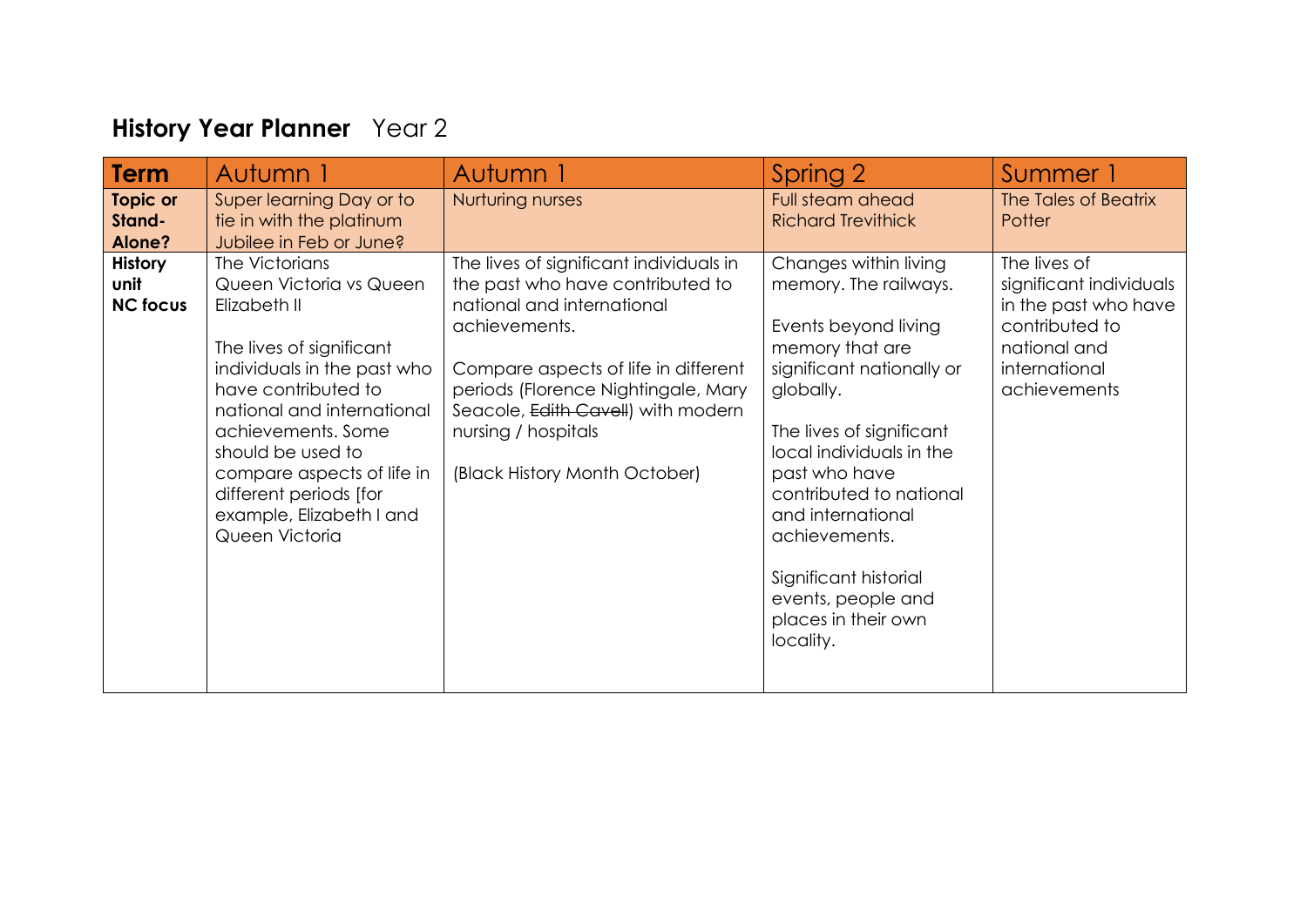| <b>Shared</b><br><b>Reading</b><br>Text:              |                                                                                                                                             | Michael Bond & Karen Jankel<br><i><u>Addington</u></i>                                                                                                  | <b>IRKI The Big NOISY Book of</b><br>Discover the<br>BIGGEST, <i>FASTEST</i> ,<br>and LONGEST engines | The<br>Story of<br>Beatrix<br>Potter<br>A Junior Biography<br><b>E.WARNILANES</b> |
|-------------------------------------------------------|---------------------------------------------------------------------------------------------------------------------------------------------|---------------------------------------------------------------------------------------------------------------------------------------------------------|-------------------------------------------------------------------------------------------------------|-----------------------------------------------------------------------------------|
| <b>Additional</b><br><b>Shared</b><br><b>Reading:</b> | https://www.bbc.co.uk/bit<br>esize/topics/zkrkscw/articl<br>es/zfdkhbk<br>https://www.theschoolrun.<br>com/homework-<br>help/queen-victoria | <b>MIS PEOP</b><br><b>FAMOUS LIVE</b><br>Florence<br>Nightingale<br><b>THE THE</b><br>Ge Pankhurs<br>The Life of<br>Florence Nightingale<br>Liz Gogerly |                                                                                                       | THE TALE OF<br>PETER RABBIT<br><b>BEATRIX POTTER</b><br>The original and auth     |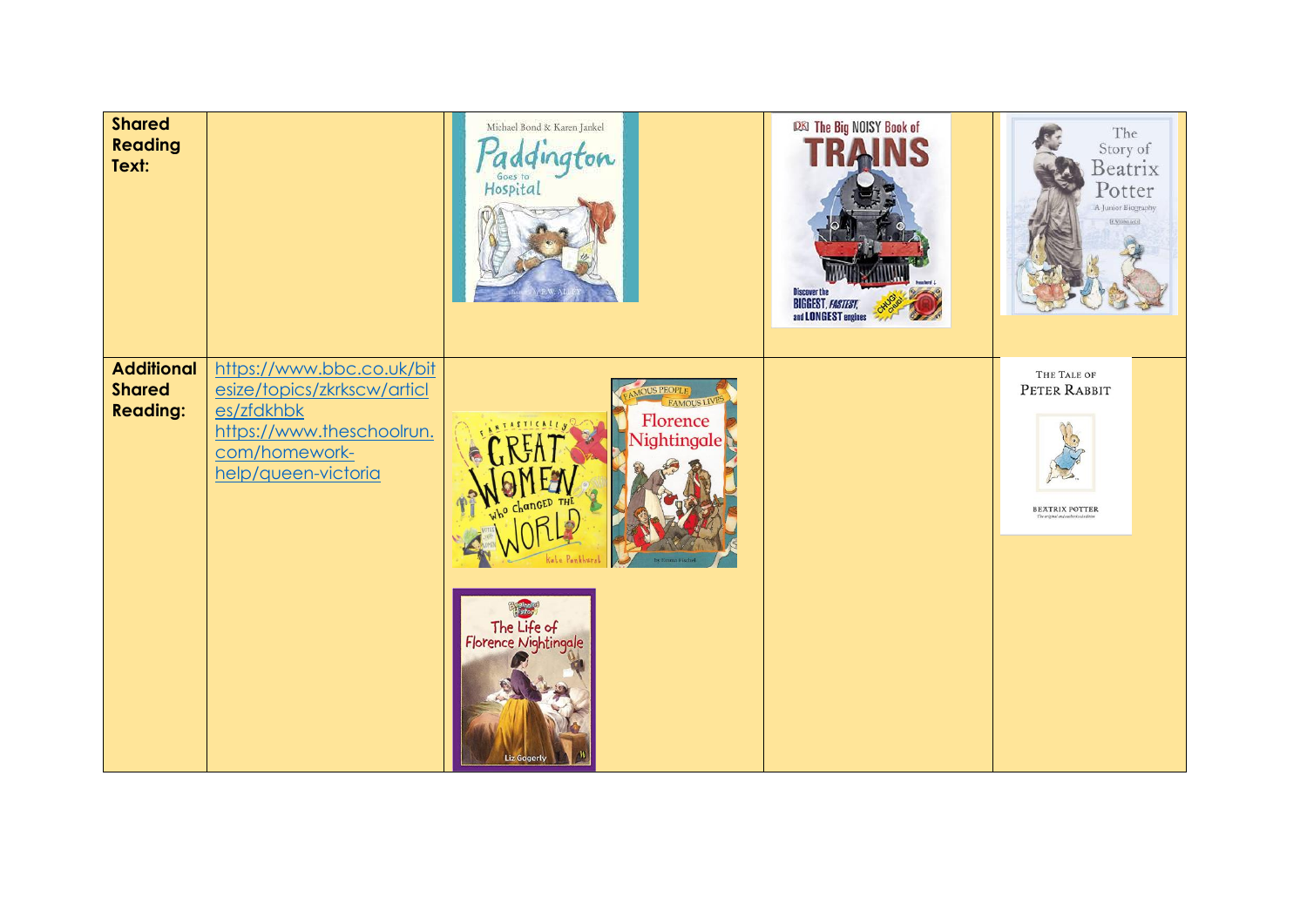| <b>Writing</b><br>Links &<br><b>Other</b><br><b>Wider</b><br><b>Curriculu</b><br>m Links: |                                                                                                                                                                                                                                                                                    | Healthy eating - Science<br>Making a healthy meal $- D & I$<br><b>Black History month - Mary Seacole.</b><br>PSHE - First Aid, keeping ourselves<br>clean and healthy                                                                                                                                                                                                                                           | Trip to Truro (museum)<br>train trip etc - Identifying<br>physical and human<br>features - Geog<br>(Trevithick day - End<br>April)                                                                                                                                                                | Science - Plants<br>Science - Living<br>things and their<br>habitats<br>PSHE - Caring for<br>Pets<br>Computing - coding<br>- Food chains /<br>growing plants                                                                             |
|-------------------------------------------------------------------------------------------|------------------------------------------------------------------------------------------------------------------------------------------------------------------------------------------------------------------------------------------------------------------------------------|-----------------------------------------------------------------------------------------------------------------------------------------------------------------------------------------------------------------------------------------------------------------------------------------------------------------------------------------------------------------------------------------------------------------|---------------------------------------------------------------------------------------------------------------------------------------------------------------------------------------------------------------------------------------------------------------------------------------------------|------------------------------------------------------------------------------------------------------------------------------------------------------------------------------------------------------------------------------------------|
| <b>Enquiry</b><br><b>Questions:</b>                                                       | <b>Who were the Victorians?</b><br>How is life different for<br>Queen Elizabeth II<br>compared to Queen<br><b>Victoria?</b>                                                                                                                                                        | <b>Who was Florence Nightingale</b><br>and why is she famous?<br><b>How did Florence Nightingale</b><br>shape the hospitals we have<br>today?                                                                                                                                                                                                                                                                   | What was it like to live in<br><b>Victorian times?</b><br>Why has travel changed<br>from past to present?<br><b>Why is Richard Trevithick</b><br>a famous Cornishman?                                                                                                                             | <b>How did Beatrix</b><br>Potter's life help her<br>to become an author<br>and illustrator?                                                                                                                                              |
| <b>Knowledg</b><br>e content<br>(4)                                                       | I know what life<br>$\bullet$<br>was like in Victorian<br>times<br>I know some facts<br>$\bullet$<br>about Queen<br>Victoria, her family<br>and her life<br>I know some<br>famous Victorians<br>and what they did<br>I can explain some<br>differences and<br>similarities between | I know why FN became famous<br>$\bullet$<br>I can explain how what FN did<br>$\bullet$<br>helps us today<br>I can explain why MS and EG are<br>$\bullet$<br>famous<br>I know that MS used plants and<br>$\bullet$<br>herbs as medicine.<br><b>H</b> know that EC helped treat<br><b>WW1</b> soldiers from all sides and<br>helped soldiers escape to<br>Holland.<br>I know why FN went to Scutari.<br>$\bullet$ | I can explain some<br>$\bullet$<br>similarities and<br>differences to life in<br>Victorian times and<br>life today.<br>I know how some<br>$\bullet$<br>different types of<br>transport have<br>changed e.g trains,<br>cars, bicycles etc<br>I know why some<br>changes have<br>happened over time | I know how BP life<br>$\bullet$<br>is different to<br>mine when<br>growing up.<br>I know why BP<br>$\bullet$<br>wrote stories<br>I know why BP<br>became an<br>illustrator<br>I know how to<br>$\bullet$<br>find information<br>about BP |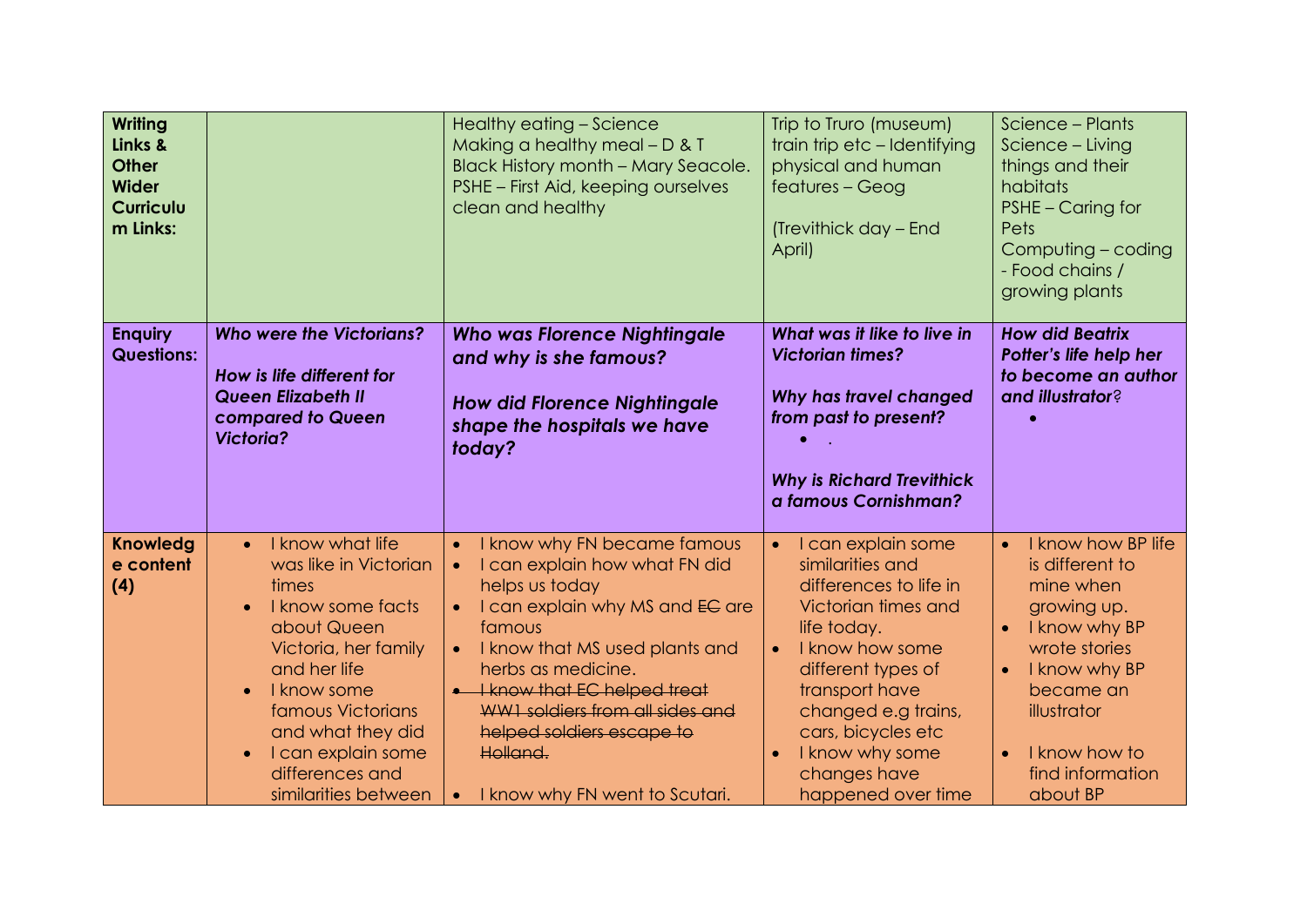|                                 | their lives<br>I can explain<br>similarities and<br>differences in<br>everyday life<br>between the two<br>periods of history<br>I can explain why<br>$\bullet$<br>some of these<br>differences have<br>happened<br>I can compare the<br>lifestyles of people<br>living in VT to those<br>living today. | I can explain how the changes<br>FN made helped patients<br>I know why hospitals today are<br>$\bullet$<br>clean places.<br>I know why FN changed the type<br>of food patients ate.<br>$\bullet$                                                                                                                                                                                                                                                                                                                                                          | I know why Cornwall<br>$\bullet$<br>was important to<br><b>Richard Trevithick's</b><br>inventions.<br>I know why and when<br>$\bullet$<br>Trevithick day is<br>celebrated.                                                                                                                                                 | $\bullet$ I can say what it<br>was like growing<br>up in Victorian<br>times. |
|---------------------------------|--------------------------------------------------------------------------------------------------------------------------------------------------------------------------------------------------------------------------------------------------------------------------------------------------------|-----------------------------------------------------------------------------------------------------------------------------------------------------------------------------------------------------------------------------------------------------------------------------------------------------------------------------------------------------------------------------------------------------------------------------------------------------------------------------------------------------------------------------------------------------------|----------------------------------------------------------------------------------------------------------------------------------------------------------------------------------------------------------------------------------------------------------------------------------------------------------------------------|------------------------------------------------------------------------------|
| <b>Skills</b><br>content<br>(2) | I can place the order of<br>events in chronological<br>order using dates and<br>times.<br>I can use evidence to ask<br>questions and find<br>answers to questions<br>about the past.                                                                                                                   | I can compare hospitals in<br>$\bullet$<br>Scatari to hospitals today<br>I can explain similarities and<br>$\bullet$<br>differences in how<br>nursing/medical care is today<br>compared with FN's time.<br>I can explain how living now is<br>$\bullet$<br>different to living in Victorian<br>times<br>I can find information about FN<br>$\bullet$<br>from pictures and stories of her<br>life.<br>I can ask and answer questions<br>How were the lives of MS and EC<br>different FN?<br>I can compare the experiences<br>$\bullet$<br>of FN, MS and EC | <b>What's changed for the</b><br>better and what's worse?<br>I can compare<br>$\bullet$<br>Victorian modes of<br>transport with<br>modern transport<br>I can write a<br><b>Biography based</b><br>on facts I know<br>about RT.<br>I can put events in<br><b>Richard Trevithick's</b><br>life in<br>chronological<br>order. |                                                                              |